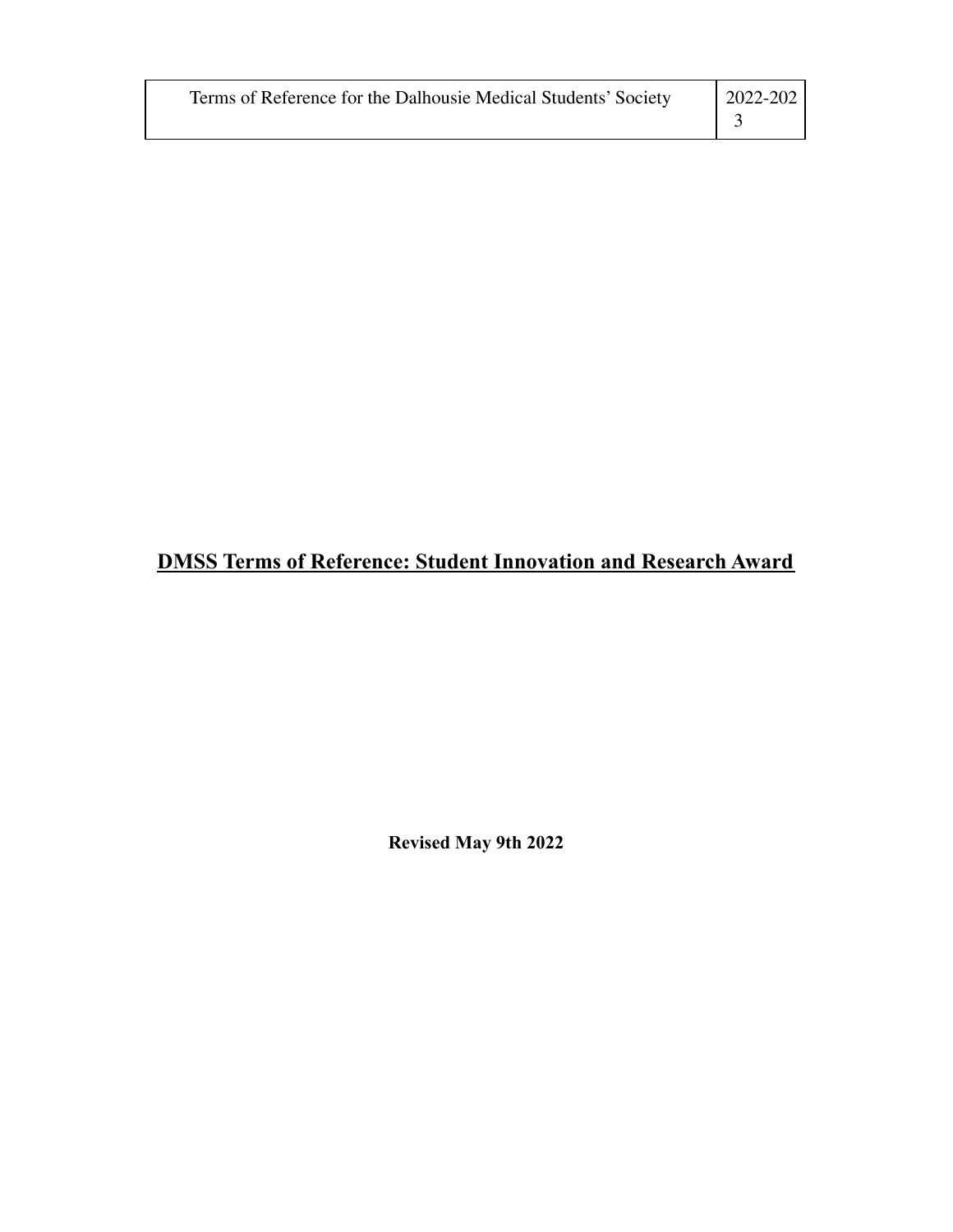## DMSS Student Innovation and Research Award (SIRA)

- a. The aim of SIRA is to help reduce out-of-pocket costs for non-RIM research and to recognize medical students' projects.
- b. Application criteria:
	- i. Applicant must be a medical student at Dalhousie Medicine.
	- ii. Research project is not part of the RIM program.
	- iii. Applicant demonstrates financial need.
- c. The SIRA Committee shall comprise of 6 representative members to provide input aligned with their portfolios and to guide the decision for award recipients.
	- i. Past-President: *Chair.* Provides institutional guidance with knowledge of DMSS documents and directs discussion.
	- ii. VP Med Ed: *Vice-Chair*. Coordinates resources provided by the DMSS and UGME.
	- iii. VP NB: *Advisor*. Coordinates NB applications and resources specific to NB.
	- iv. DMJ Editor-in-Chief: *Advisor*. Evaluates the scientific quality of the application.
	- v. Student Diversity and Inclusion Committee (SDIC) Representative: *Advisor*. Provides a critical lens to ensure that our processes are aligned with the DMSS Equity Statement.
	- vi. Appointed member: *Advisor*. Appointed from the general student body based on strong research background.
- d. The appointed member shall be selected for a one-year term by the Past-President, VP Med Ed, VP NB, DMJ Editor-in-Chief, and SDIC Representative. The call for applications shall begin in the first week of September, and the member shall be appointed by September  $30<sup>th</sup>$ . The applicant shall be evaluated on their research and relevant experience.
- e. The selection committee shall meet five times throughout the year, on the first week of October, December, February, April, and June. Each application cycle shall begin following the previous SIRA Committee meeting, and the deadline shall be one week prior to the meeting. Each application cycle will start anew, with no applications automatically carried over.
- f. The committee shall objectively evaluate the applications based on the SIRA Committee Scoring Rubric, with subjective discussion around the strengths and areas of improvement for each project. The Chair shall provide a decision letter for each application with relevant and constructive feedback taken into consideration.
- g. The selection committee shall be accountable to the DMSS. The Chair shall create a bi-monthly report to present at the DMSS meeting.
- h. The annual budget shall be allocated evenly for each meeting to set an awarding limit per application cycle. The funding decisions for any outstanding sums shall be up to the discretion of the selection committee.
- i. All applications shall be stripped of identifiers without compromising the quality of the application by the Chair of DMSS prior to the committee meeting. Each member of the